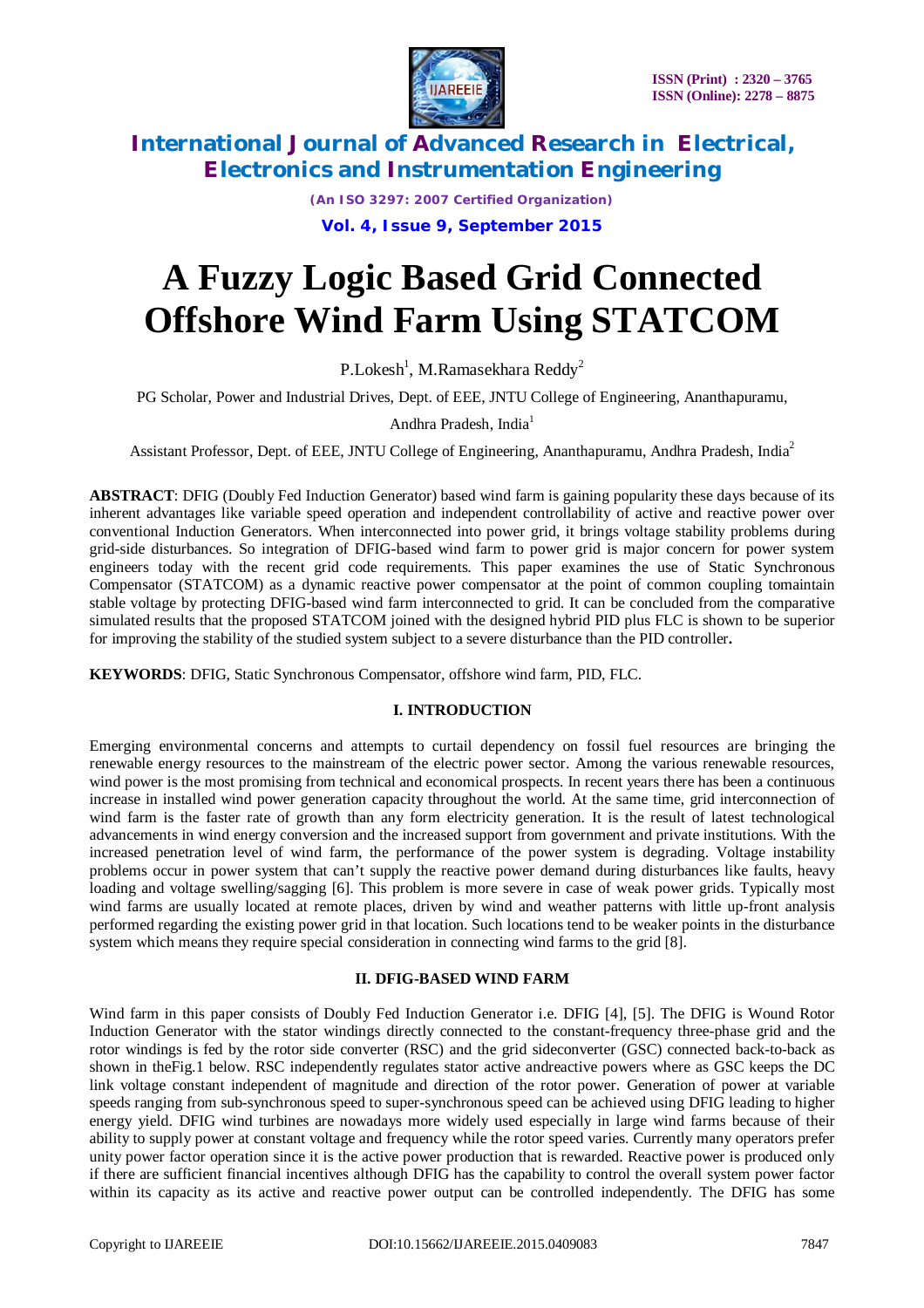

*(An ISO 3297: 2007 Certified Organization)*

### **Vol. 4, Issue 9, September 2015**

demerits during grid faults. DFIG stator is connected directly to the grid. So during grid fault, some undesirable high current may be induced in the rotor windings and the protection system may block RSC. DC-link capacitor voltage reaches high level during low terminal voltage because fault makes active power unbalance between RSC and GSC higher. As a result, utilities disconnect the DFIG immediately for its protection.



#### **III. STATCOM**

Static Synchronous Compensator (STATCOM) is a Flexible AC Transmission System (FACTS) device [2], [3]. It consists of a Voltage Source converter (VSC), a dc energy storage device, a coupling transformer connected in shunt to the distribution network through a coupling transformer. The VSC converts the dc voltage across the storage device into a set of three-phase ac output voltages. It can continuously generate or absorb reactive power by varying the amplitude ofthe converter voltage with respect to the line bus voltage so that a controlled current flows through the tie reactancebetween the STATCOM and the distribution network. This enables the STATCOM to mitigate voltage fluctuations such as sags, swells, transient disturbances and to provide voltage regulation[9]. STATCOM is used extensively in power systems because of its ability to provide flexible voltage control [7]. STATCOM is the best option for dynamic compensation of reactive power because at voltages lower than the normal voltage range, the STATCOM can generate more reactive power than other FACTS devices like SVC. This is due to thefact that the maximum capacitive power generated by aSTATCOM decreases only linearly with voltage (at constant current) but it drops off as square of voltage for SVC. In addition, the STATCOM normally exhibits a faster response as it has no delay associated with the thyristor firing. Low cost Mechanically Switchable Capacitor (MSCs) can boost the steady state voltage but is ineffective to suppress voltage fluctuations (seconds to minutes) due to their slow dynamic response, a small rating STATCOM if combined with MSCs can not only suppresses voltage fluctuations but also reduce the operation times of MSCs so that maintenance and replacement cost of MSCs would be reduced. The general layout and equivalent circuit diagram of STATCOM is shown in Fig. 2

The real and reactive power injected by the STATCOM is given by following equations-

$$
P = \frac{V_1 V_2 S in \delta}{X} ; \qquad Q = \frac{V_1 (V_1 - V_2 Cos \delta)}{X}
$$
 (1)

Provided that  $\delta$  is angle of  $V_1$  with respect of  $V_2$ .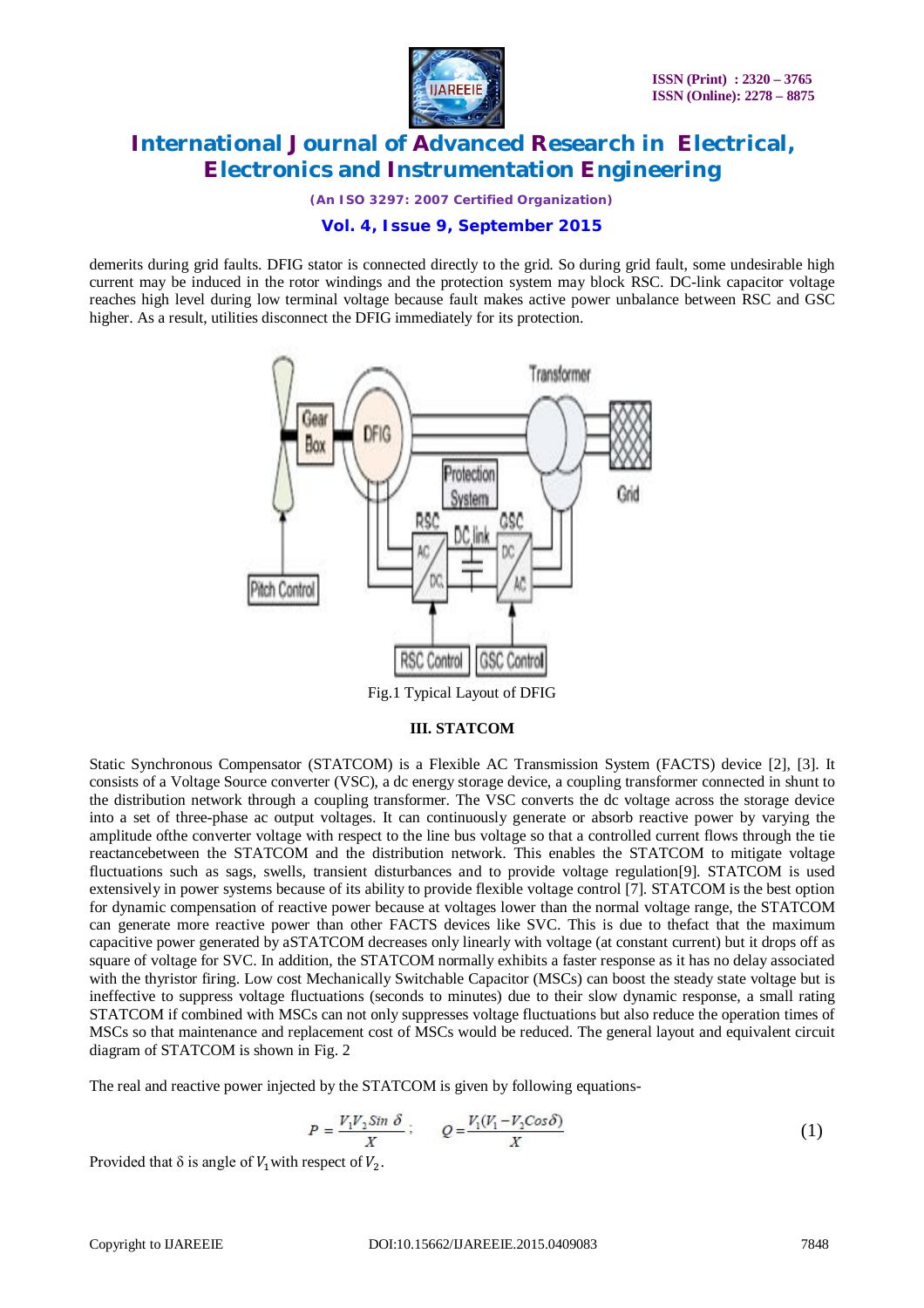

*(An ISO 3297: 2007 Certified Organization)*

### **Vol. 4, Issue 9, September 2015**



Fig.2 Equivalent Circuit of STATCOM

#### **IV. THREE MACHINE NINE BUS SYSTEM**

The well-known three machine nine-bus power system which is widely used in power system stability studies was shown in Fig.3. The complete parameters of this system may be referred to [15].



Fig.3 Configuration of the Studied System.

#### **IV. DESIGN OF DAMPING CONTROLLERS FOR STATCOM**

#### **A. Design of a PID damping controller (Fig.4):**

This subsection describes the design procedure and design results of the PID damping controller for the proposed STATCOM to achieve stability improvement of studied system [12], [13]. The transfer function H(s) of the PID damping controller for the STATCOM in s domain is given by

$$
H(s) = \frac{U(s)}{Y(s)} - \frac{V_{cs}(s)}{\Delta \omega_{12}(s)} = \frac{sT_w}{1 + sT_w}(K_P + \frac{K_I}{s} + sK_D)
$$
(2)

where  $T_W$  is the time constant of the wash-out term while  $K_P$ ,  $K_I$ , and  $K_D$  are the proportional gain, integral gain, and derivative gain of the damping controller,respectively.

Parameters of the Designed PID Damping Controller  $K_p = -47.21, K_l = -183.23, K_p = -33.36$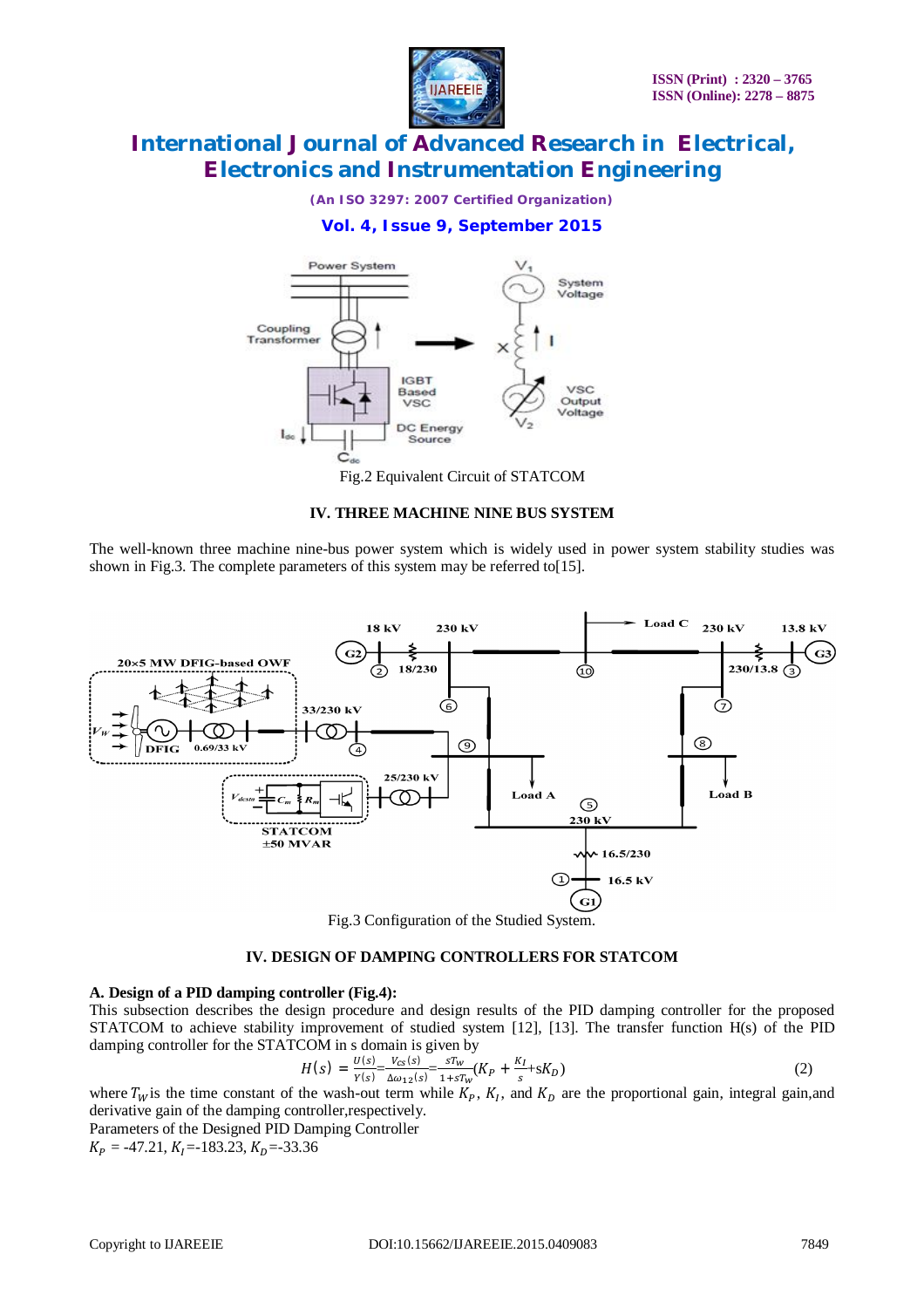

*(An ISO 3297: 2007 Certified Organization)*

**Vol. 4, Issue 9, September 2015**

#### **B. Design of an FLC plus to the Designed PID [11]:**

This section employs the technique of FLC theorem to designthe hybrid PID plus FLC damping controller. To design the FLC controller, the following fundamental design steps for a FLC are employed and referred to [9] including: 1)fuzzification (FI), 2) decision-making logic (DML),3) defuzzification (DFI), and 4) knowledge base (KB). The rotorspeed deviation between G1 and G2,  $\Delta\omega_{12}$ , and its derivativep( $\Delta\omega_{12}$ ) are fed to the FLC to generate three auxiliary gains ( $K_P$ ,  $K_I$ , and  $K_D$ ) for adding to the three gains of the designed PID controller( $K_P$ ,  $K_I$ , and  $K_D$ ) in the previous subsection to control the phase angle of the STATCOM.These incremental gains from the FLC are updated to the gains of the PID controller using the following rules [14]:





Fig.4 Simulink block of designed PID

The block diagram of proposed hybrid PID plus FLC is shown in Fig.5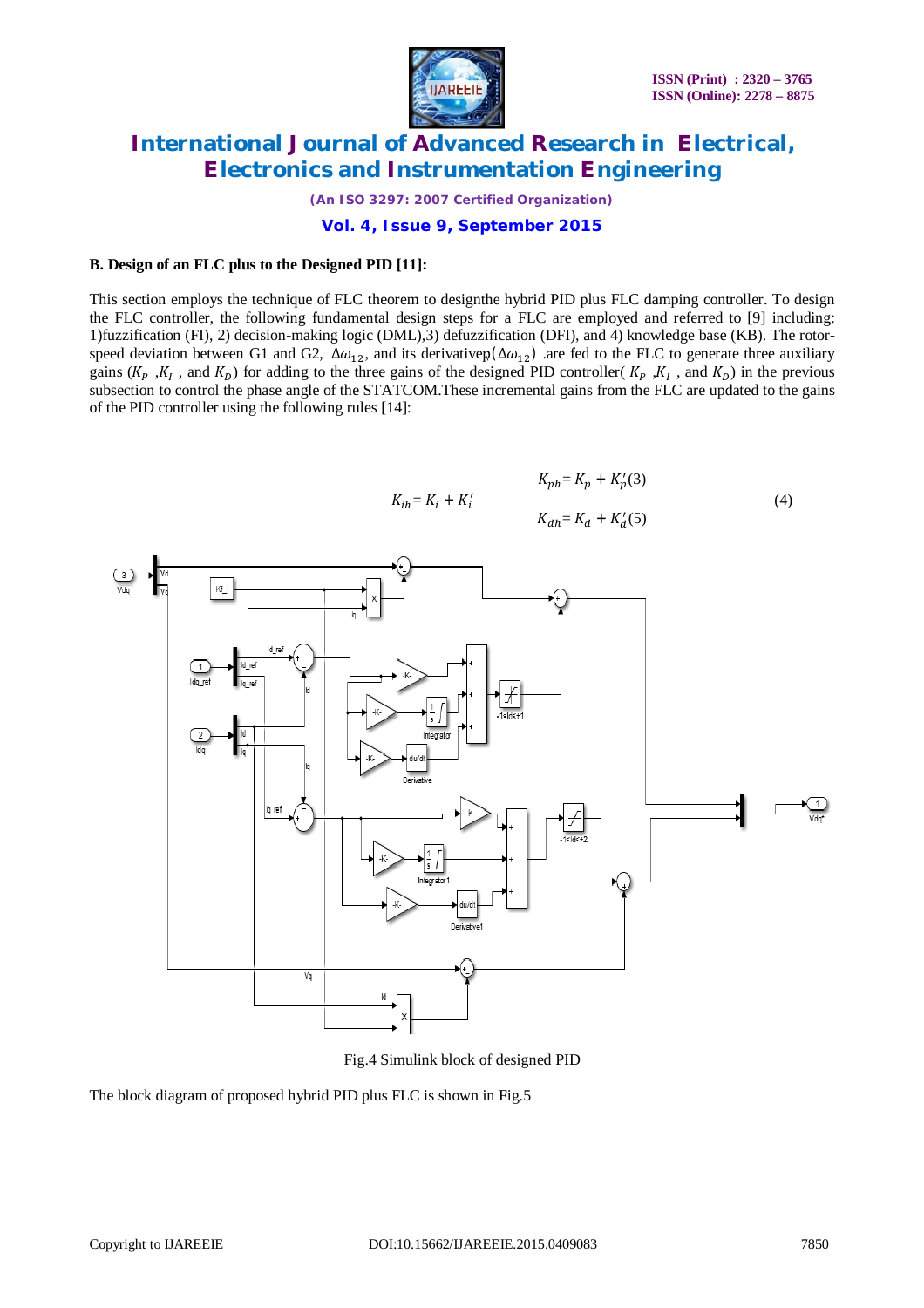

*(An ISO 3297: 2007 Certified Organization)*

#### **Vol. 4, Issue 9, September 2015**



This paper utilizes the Mamdani-type fuzzy inference system since it works well with linear, optimization, and adaptive techniques [14]. Seven linguistic variables for each input variable are used. These are NB (Negative Big), NM (Negative Medium), NS (Negative Small), ZR (Zero), PS (Positive Small), PM (Positive Medium), and PB (Positive Big). There are also seven linguistic variables for output variable, namely, IB (Increase Big), IM (Increase Medium), IS (Increase Small), KV (Keep Value), DS (Decrease Small), DM (Decrease Medium), and DB (Decrease Big). The control rules subject to the twoinput signals and the output signal are listed in Table I.

| Δω12<br>$p(\Delta \omega 12)$ | NB | NM | <b>NS</b> | ZR | PS | PM | PB |
|-------------------------------|----|----|-----------|----|----|----|----|
| PB                            | KV | IS | IM        | IB | IB | IB | IB |
| PM                            | DS | KV | IS        | IM | IB | IB | IB |
| PS                            | DM | DS | KV        | IS | IM | IB | IB |
| ZR                            | DB | DM | DS        | KV | IS | IM | IB |
| NS                            | DB | DB | DM        | DS | KV | IS | IM |
| <b>NM</b>                     | DB | DB | DB        | DM | DS | KV | IS |
| NB                            | DB | DB | DB        | DB | DM | DS | KV |

### TABLEI Control Rules of The Studied FLC

### **V. RESULTS AND DISCUSSION**

 The performance of the studied system subjected to a three phase fault was observed in the presence of PID based STATCOM and is compared with that of without STATCOM. It was observed that system performance with respect to steady state and transient stability was improved with PID based STATCOM. And the corresponding waveforms were observed in MATLAB/SIMULINK environment are shown below.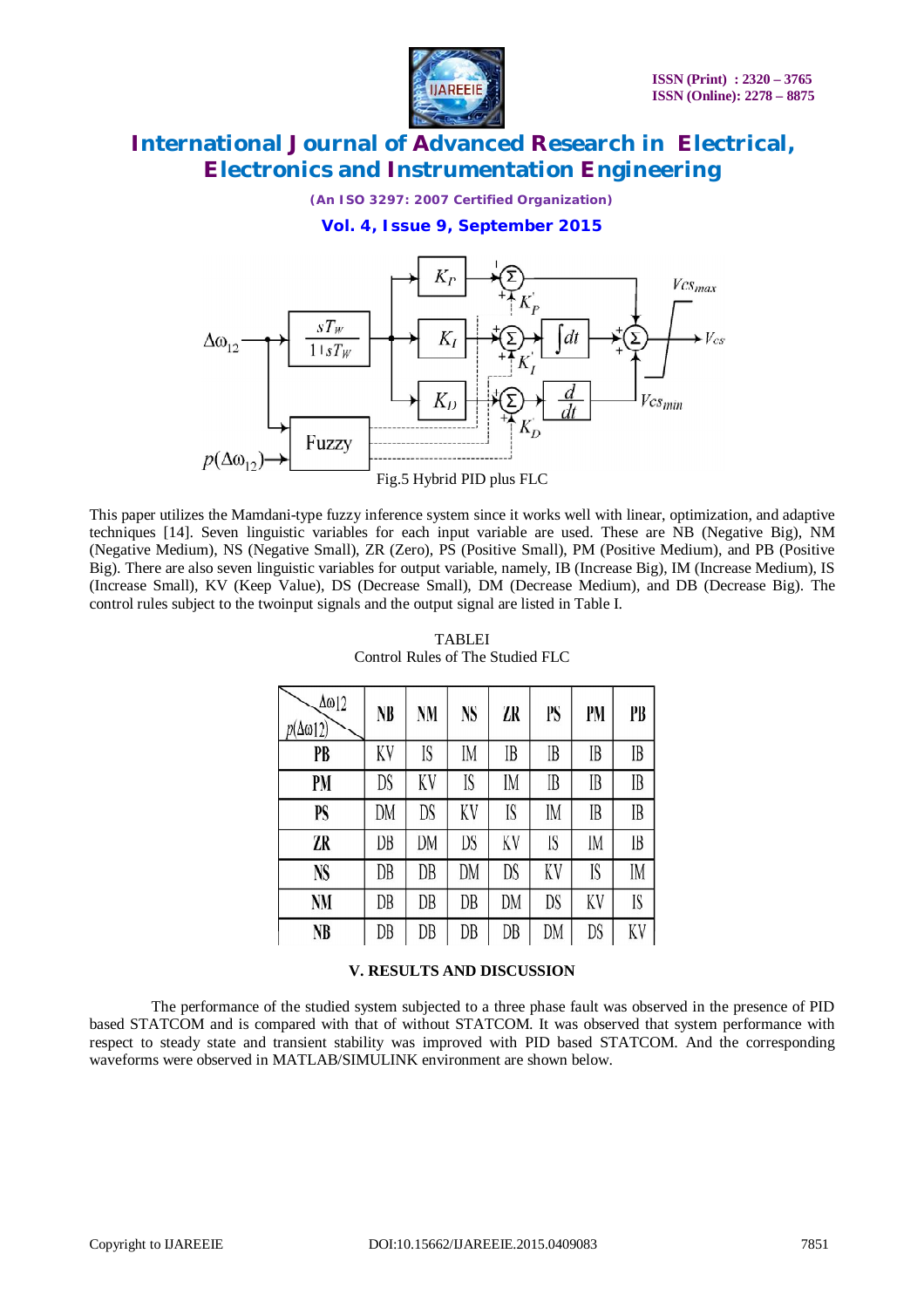

*(An ISO 3297: 2007 Certified Organization)*



### A. System Performance without STATCOM

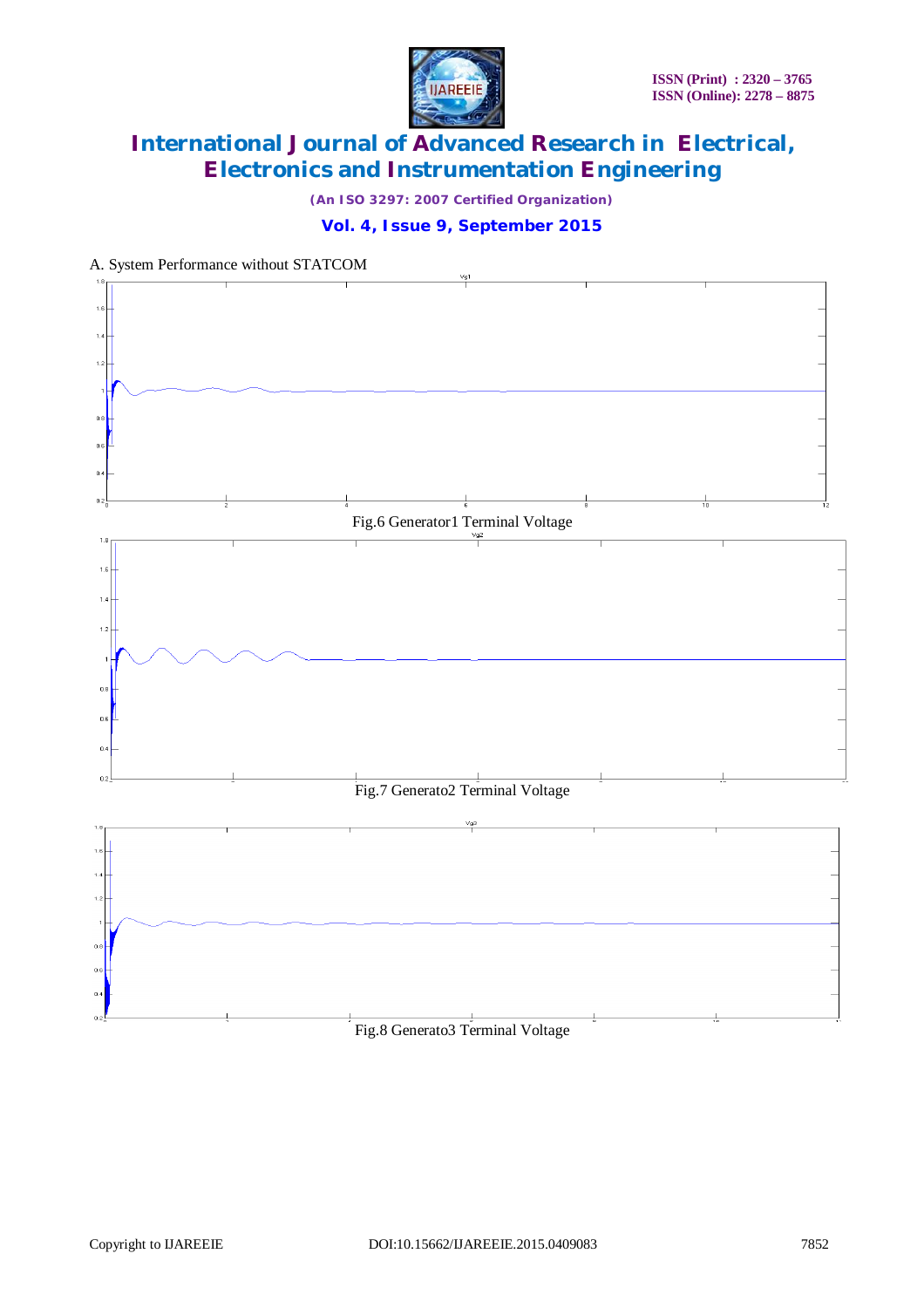

*(An ISO 3297: 2007 Certified Organization)*

### **Vol. 4, Issue 9, September 2015**



From figures (6 -9), the terminal voltages of the three generators and wind farm have been shown and the performance is analysed without using STATCOM.

#### B.System Performance with STATCOM

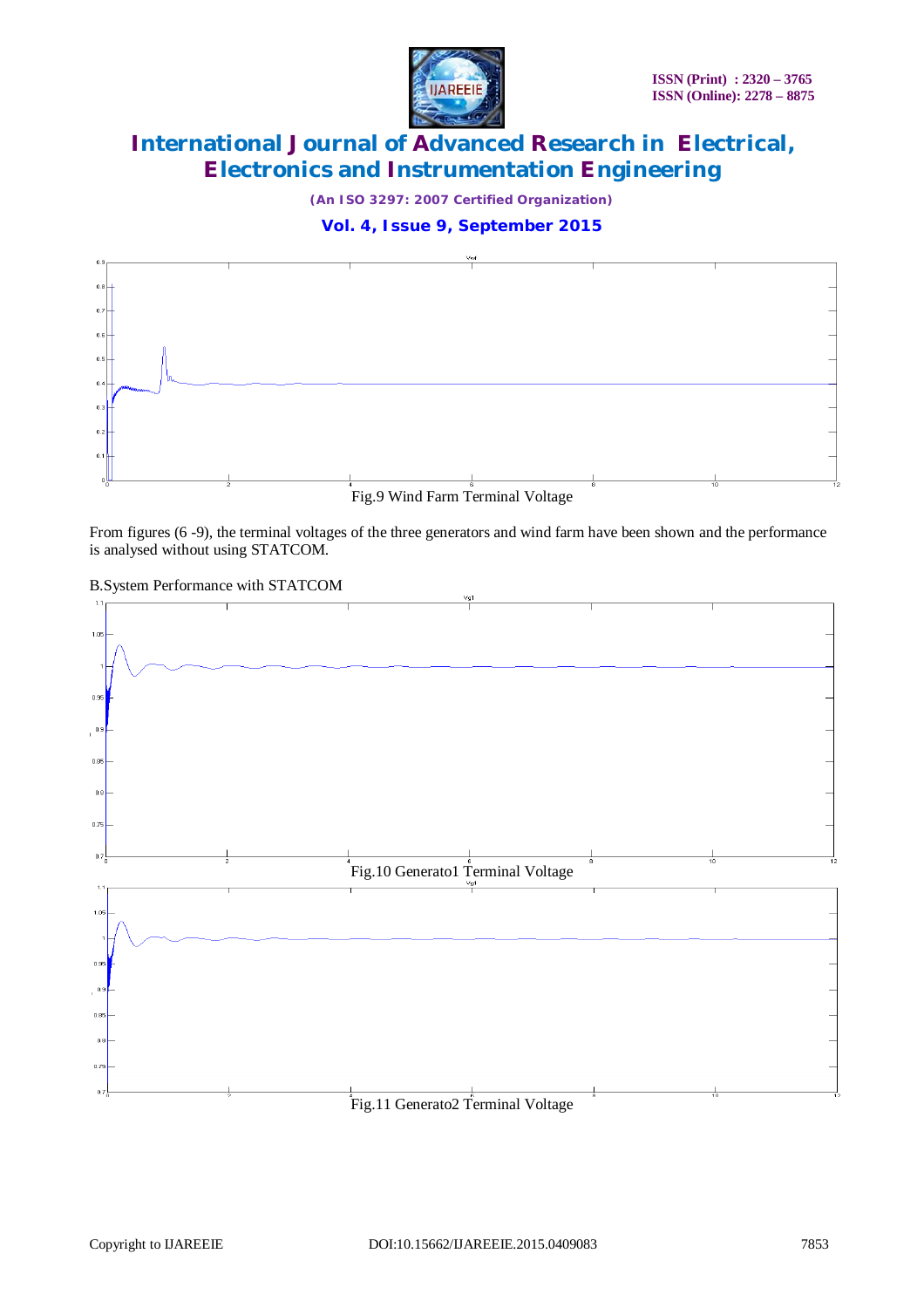

*(An ISO 3297: 2007 Certified Organization)*





From figures (10 -13), the terminal voltages of the three generators and wind farm have been shown and the performance is analysed by using STATCOM. The corresponding waveforms have been compared with tha of the system performance without SATATCOM.

### **V. UPFC BASED CONTROLLER**

Among a variety of FACTS controllers, Unified Power Flow Controller (UPFC) is the most powerful and versatile device. The UPFC is a device which can control the flow of real and reactive power by injection of a voltage in series with the transmission line. Both the magnitude and the phase angle of the voltage can be varied independently.

The performance of the studied system is analysed with UPFC based controller and the corresponding results have been observed in MATLAB/SIMULINK environment.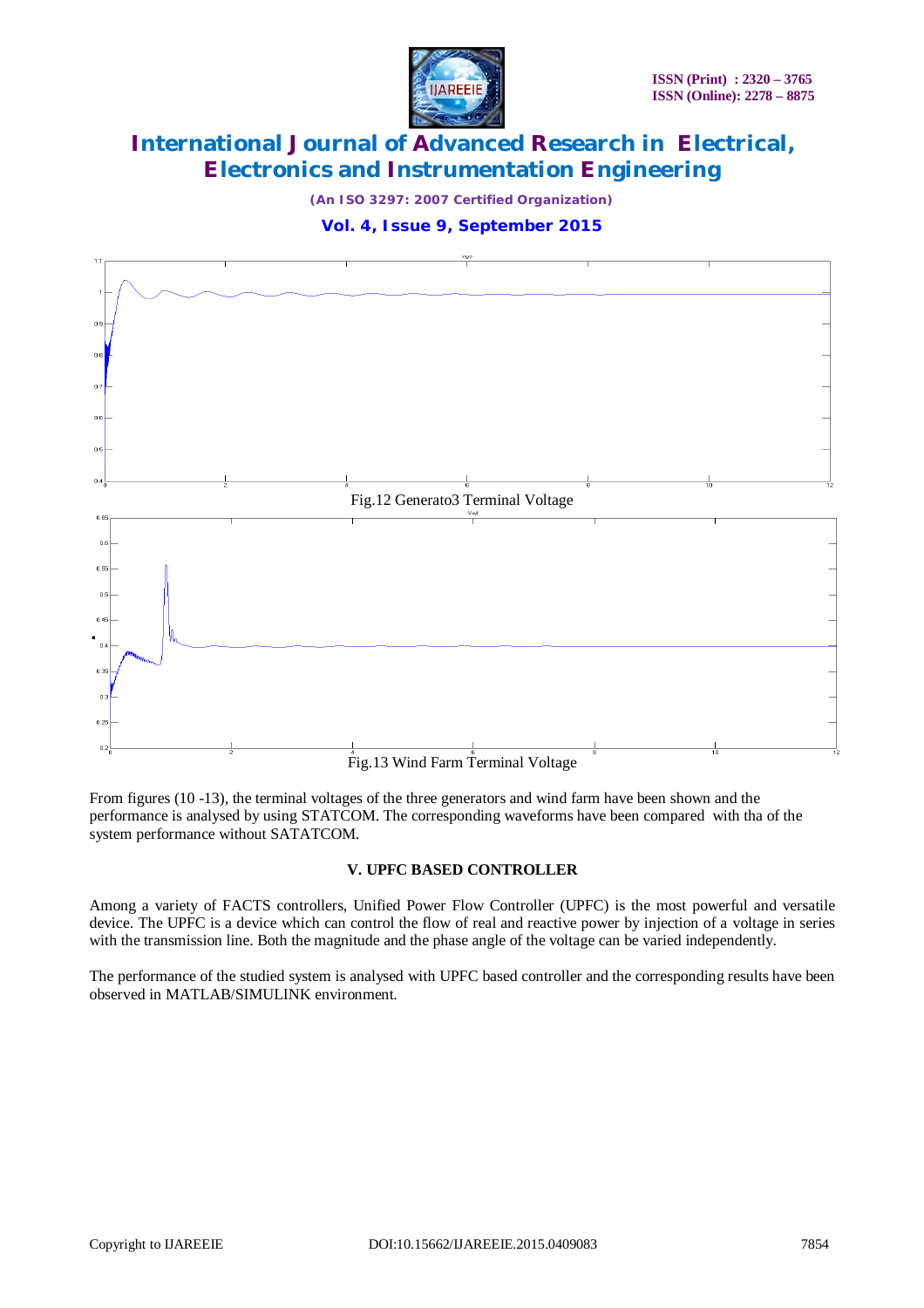

*(An ISO 3297: 2007 Certified Organization)*





#### Fig.16 Generator3 Terminal Voltage

From figures (14 -17), the terminal voltages of the three generators and wind farm have been shown and the performance is analysed by using UPFC. The corresponding waveforms have been compared with that of the system performance with and without STATCOM.